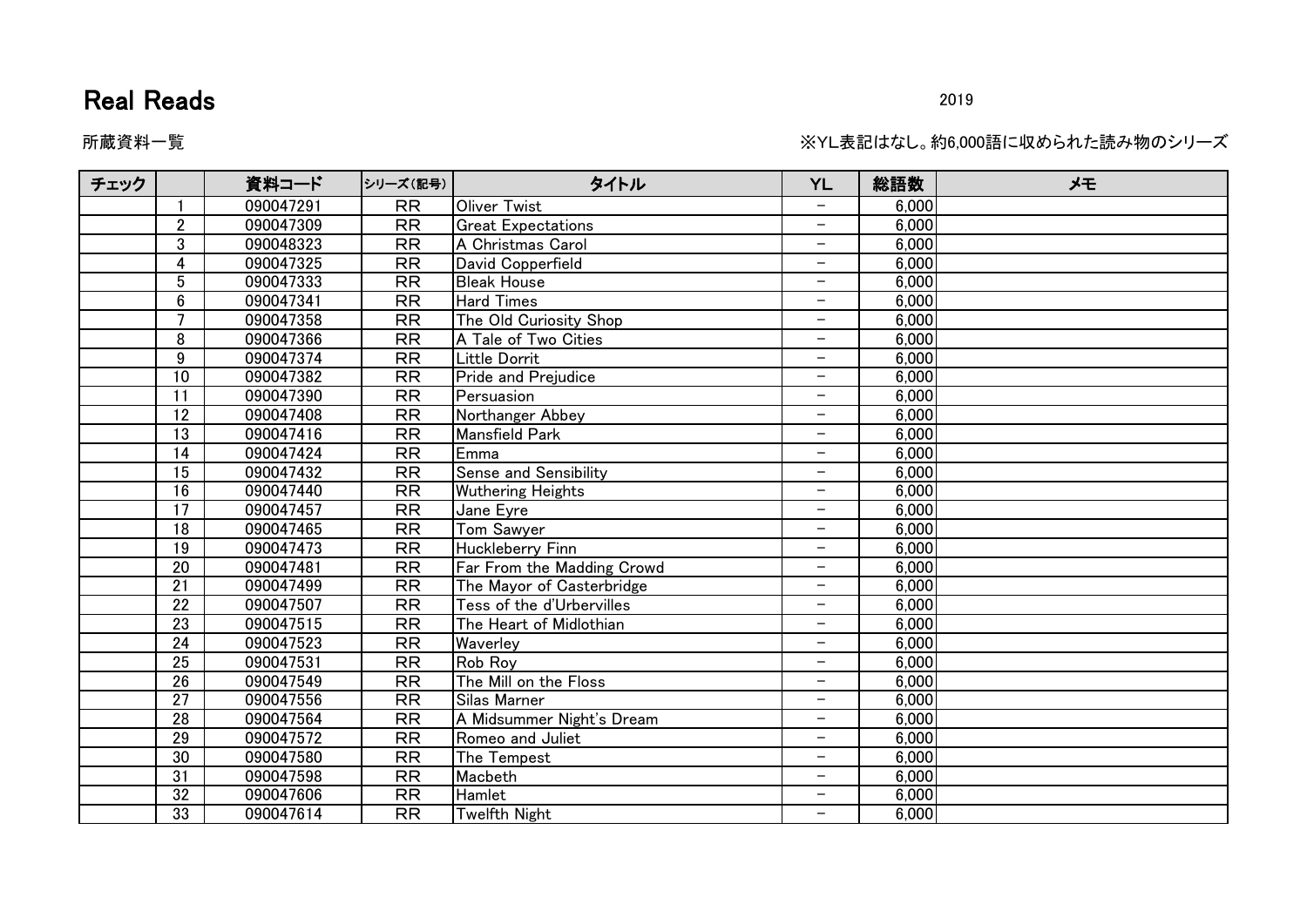| 34              | 090047622 | <b>RR</b>       | Robinson Crusoe                            | $\overline{\phantom{0}}$ | 6,000 |  |
|-----------------|-----------|-----------------|--------------------------------------------|--------------------------|-------|--|
| 35              | 090047630 | $\overline{RR}$ | <b>Moby Dick</b>                           |                          | 6,000 |  |
| 36              | 090047648 | RR              | Gulliver's Travels                         | $\overline{\phantom{0}}$ | 6,000 |  |
| $\overline{37}$ | 090047655 | RR              | All Quiet on the Western Front             | $\overline{\phantom{0}}$ | 6,000 |  |
| 38              | 090047663 | RR              | The Thirty-Nine Steps                      | $\overline{\phantom{a}}$ | 6,000 |  |
| 39              | 090047671 | <b>RR</b>       | The Riddle of the Sands                    | $\overline{\phantom{a}}$ | 6,000 |  |
| 40              | 090047689 | RR              | The War of the Worlds                      | $\overline{\phantom{a}}$ | 6,000 |  |
| $\overline{41}$ | 090047697 | <b>RR</b>       | The Time Machine                           | $\overline{\phantom{a}}$ | 6,000 |  |
| $\overline{42}$ | 090047705 | RR              | The Lost World                             | $\overline{\phantom{m}}$ | 6,000 |  |
| 43              | 090047713 | <b>RR</b>       | Dr Jekyll and Mr Hyde                      | $\overline{\phantom{m}}$ | 6.000 |  |
| 44              | 090047721 | <b>RR</b>       | Dracula                                    | $\qquad \qquad -$        | 6,000 |  |
| 45              | 090047739 | <b>RR</b>       | Frankenstein                               | $\overline{\phantom{0}}$ | 6,000 |  |
| 46              | 090047747 | $\overline{RR}$ | The Murders in the Rue Morgue              | $\overline{\phantom{0}}$ | 6,000 |  |
| 47              | 090047754 | $\overline{RR}$ | The Hound of the Baskervilles              | $\overline{\phantom{0}}$ | 6,000 |  |
| 48              | 090047762 | RR              | The Woman in White                         | $\overline{\phantom{0}}$ | 6,000 |  |
| 49              | 090047770 | RR              | The Moonstone                              | $\overline{\phantom{m}}$ | 6,000 |  |
| $\overline{50}$ | 090047788 | RR              | A Study in Scarlet                         | $\overline{\phantom{0}}$ | 6,000 |  |
| $\overline{51}$ | 090047796 | RR              | The Sign of the Four                       | $\equiv$                 | 6,000 |  |
| $\overline{52}$ | 090047804 | RR              | The Pit and the Pendulum                   | $\overline{\phantom{a}}$ | 6,000 |  |
| 53              | 090047812 | <b>RR</b>       | The Gold-Bug                               | $\overline{\phantom{a}}$ | 6,000 |  |
| $\overline{54}$ | 090047820 | <b>RR</b>       | Jesus of Nazareth                          | $\overline{\phantom{m}}$ | 6.000 |  |
| 55              | 090047838 | <b>RR</b>       | Mary of Galilee                            | $\qquad \qquad -$        | 6.000 |  |
| 56              | 090047846 | <b>RR</b>       | Simon Peter                                | $\overline{\phantom{0}}$ | 6,000 |  |
| 57              | 090047853 | RR              | Mary Magdalene                             | $\overline{\phantom{m}}$ | 6,000 |  |
| 58              | 090047861 | <b>RR</b>       | Judas Iscariot                             | $\overline{\phantom{0}}$ | 6,000 |  |
| 59              | 090047879 | RR              | Paul of Tarsus                             | $\overline{\phantom{0}}$ | 6,000 |  |
| 60              | 090047887 | RR              | Muhammad: The Life of the Prophet: Based   | $\overline{\phantom{m}}$ | 6,000 |  |
| 61              | 090047895 | $\overline{RR}$ | Siddhartha Gautama: The Life of the Buddha | $\overline{\phantom{a}}$ | 6,000 |  |
| 62              | 090047903 | RR              | The Iliad                                  | $-$                      | 6,000 |  |
| 63              | 090047911 | RR              | The Odyssey                                | $\overline{\phantom{a}}$ | 6,000 |  |
| 64              | 090047929 | RR              | Gawain and the Green Knight                | $\overline{\phantom{m}}$ | 6,000 |  |
| 65              | 090047937 | <b>RR</b>       | The Hunchback of Notre-Dame                | $\overline{\phantom{m}}$ | 6.000 |  |
| 66              | 090047945 | RR              | Around the World in Eighty Days            | $\overline{\phantom{m}}$ | 6.000 |  |
| 67              | 090047952 | <b>RR</b>       | Les Mis?rables                             | $\qquad \qquad -$        | 6,000 |  |
| 68              | 090047960 | RR              | Inferno                                    | $\overline{\phantom{0}}$ | 6,000 |  |
| 69              | 090047978 | <b>RR</b>       | The Great Gatsby                           | $\overline{\phantom{0}}$ | 6,000 |  |
| 70              | 090047986 | $\overline{RR}$ | The Red Badge of Courage                   | $\qquad \qquad -$        | 6,000 |  |
| $\overline{71}$ | 090047994 | RR              | The Scarlet Letter                         | $\qquad \qquad -$        | 6,000 |  |
| $\overline{72}$ | 090048000 | <b>RR</b>       | The Call of the Wild                       | $\overline{\phantom{0}}$ | 6,000 |  |
|                 |           |                 |                                            |                          |       |  |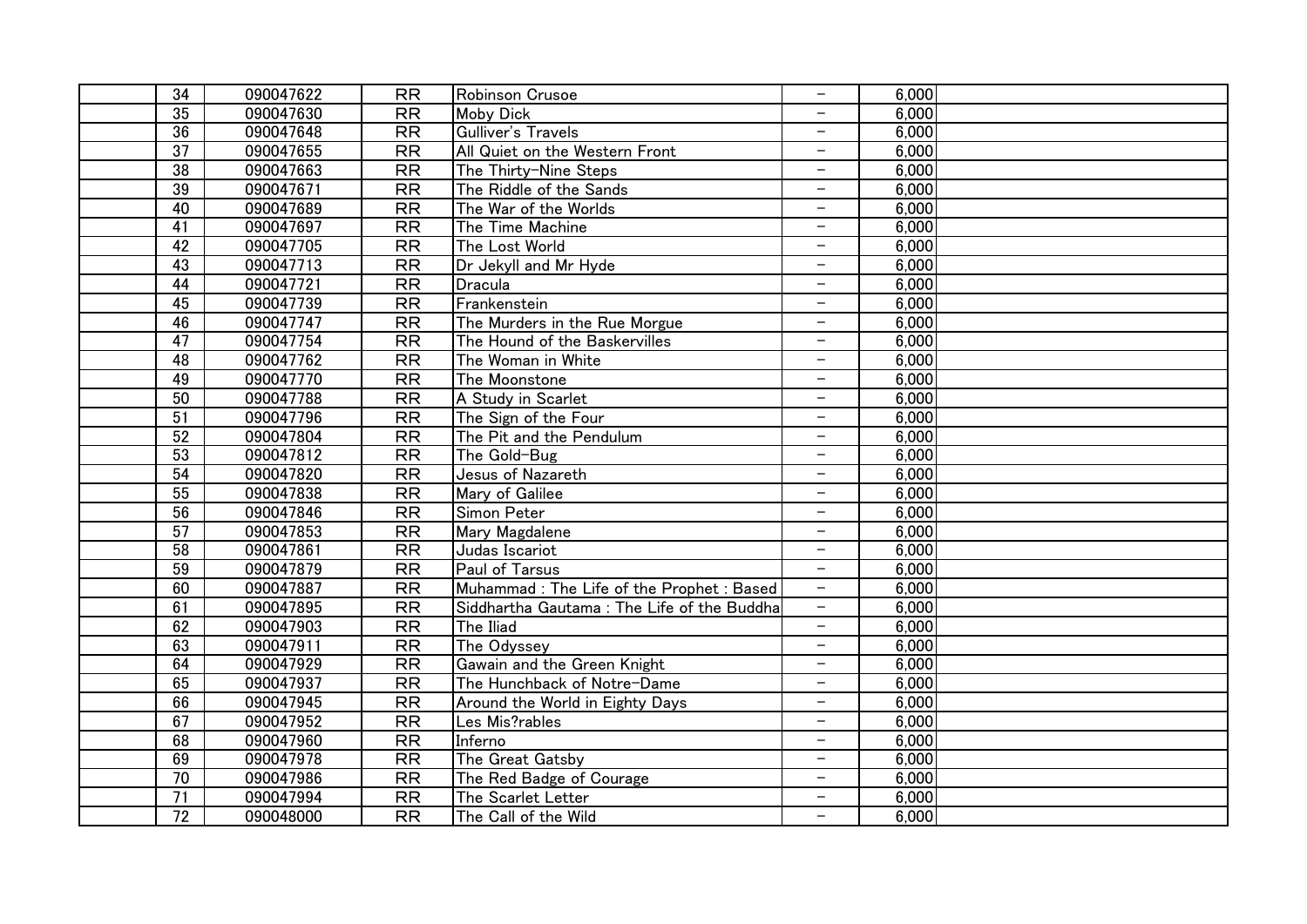| 73 | 090048018 | <b>RR</b> | The Awakening                                 | $\overline{\phantom{0}}$ | 6,000 |
|----|-----------|-----------|-----------------------------------------------|--------------------------|-------|
| 74 | 090048026 | <b>RR</b> | My Brilliant Career                           | -                        | 6,000 |
| 75 | 090048034 | <b>RR</b> | Seven Little Australians                      | $\qquad \qquad -$        | 6,000 |
| 76 | 090048042 | <b>RR</b> | Egil's Saga: The Story of Egil Skallagrimsson |                          | 6,000 |
| 77 | 090048059 | RR        | Anna Karenina                                 | $\qquad \qquad -$        | 6,000 |
| 78 | 090048067 | <b>RR</b> | The Brothers Karamazov                        | $\overline{\phantom{0}}$ | 6,000 |
| 79 | 090048075 | RR        | Aladdin and his Magic Lamp                    | -                        | 6,000 |
| 80 | 090048083 | <b>RR</b> | Ali Baba and the Forty Thieves                | $\overline{\phantom{0}}$ | 6,000 |
| 81 | 090048091 | <b>RR</b> | Sindbad the Sailor                            | $\overline{\phantom{0}}$ | 6,000 |
| 82 | 090048109 | <b>RR</b> | Ramayana                                      | $\qquad \qquad -$        | 6,000 |
| 83 | 090048117 | <b>RR</b> | Mahabharata: How It All Began                 | -                        | 6,000 |
| 84 | 090048125 | <b>RR</b> | Mahabharata: Rolling the Dice                 | -                        | 6,000 |
| 85 | 090048133 | <b>RR</b> | Mahabharata: The Final Battle                 | -                        | 6,000 |
| 86 | 090048141 | <b>RR</b> | My Experiments with Truth                     | -                        | 6,000 |
| 87 | 090048158 | <b>RR</b> | Journey to the West                           | $\overline{\phantom{m}}$ | 6,000 |
| 88 | 090048166 | <b>RR</b> | The Three Kingdoms                            | -                        | 6,000 |
| 89 | 090048174 | <b>RR</b> | Dream of the Red Chamber                      | $\overline{\phantom{m}}$ | 6,000 |
| 90 | 090048182 | <b>RR</b> | The Water Margin                              | $\overline{\phantom{m}}$ | 6,000 |
| 91 | 090048190 | <b>RR</b> | The Picture of Dorian Gray                    | $\overline{\phantom{m}}$ | 6,000 |
| 92 | 090048208 | RR        | South                                         | -                        | 6,000 |